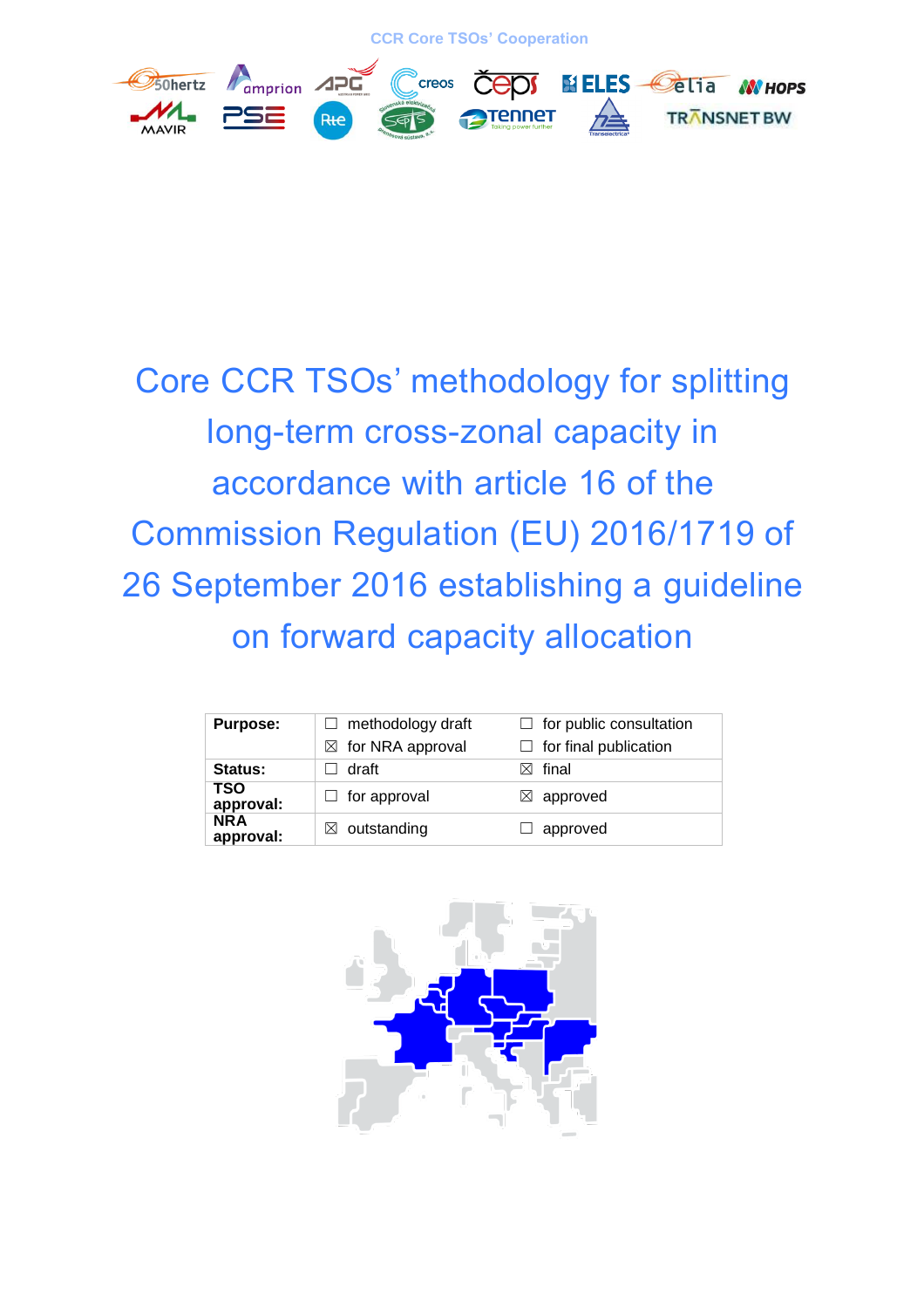# **Table of Contents**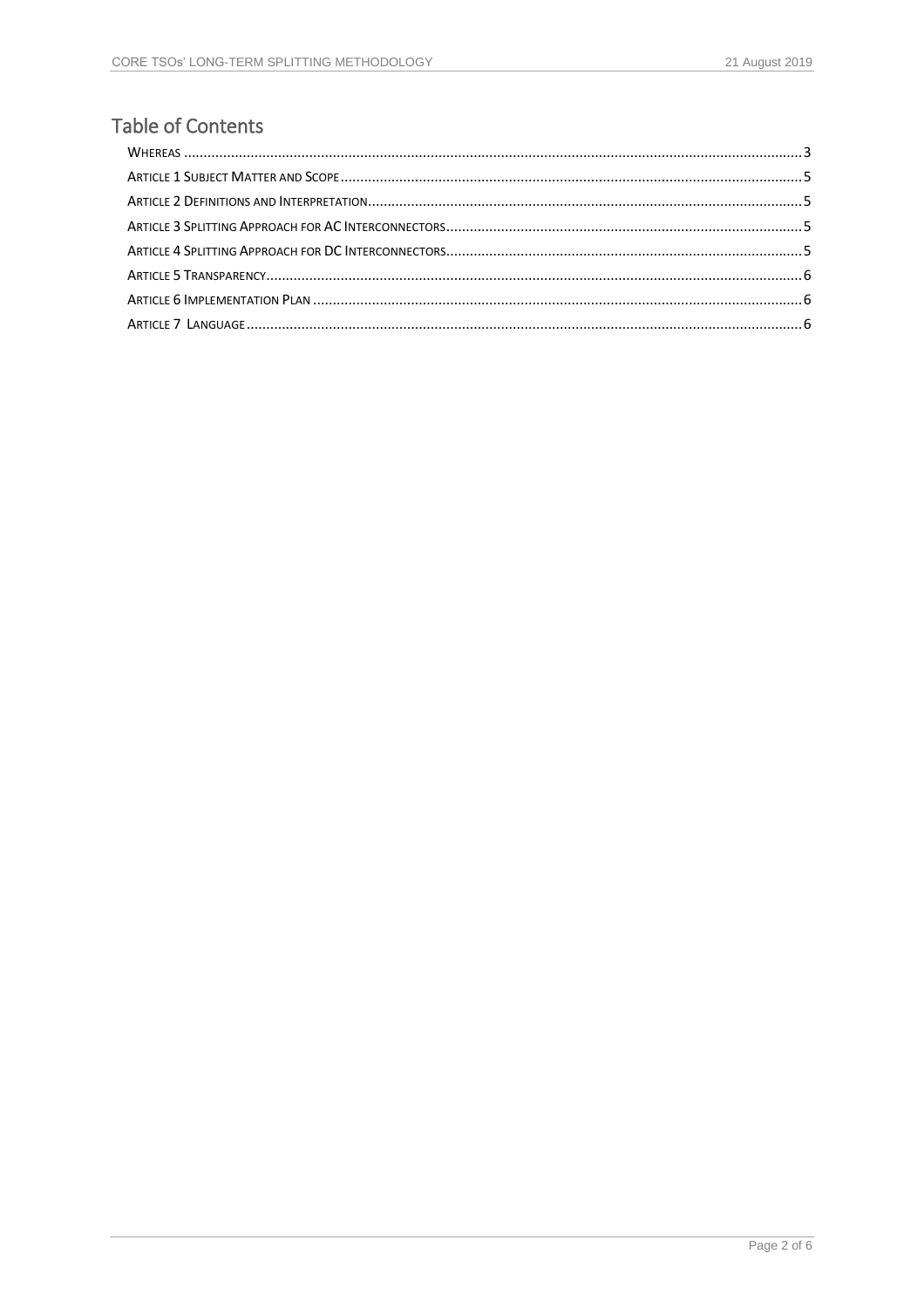<span id="page-2-0"></span>Transmission System Operators (hereafter referred to as "TSOs") of the Core Capacity Calculation Region (hereafter referred to as "Core CCR"), taking into account

#### **Whereas**

- (1) This document is the methodology for the splitting of long-term cross-zonal capacity in a coordinated manner between different long-term time frames within the Core CCR in accordance with article 16 of the Commission Regulation (EU) 2016/1719 of 26 September 2016 establishing a guideline on forward capacity allocation (hereafter referred to as "FCA Regulation"). This methodology was developed by the TSOs of the Core CCR (hereinafter referred to as "Core TSOs") as defined in accordance with article 15 of Commission Regulation (EU) 2015/1222 establishing a guideline on Capacity Allocation and Congestion Management (hereafter referred to as the "CACM Regulation") and is hereinafter referred to as "Core TSOs' Long-Term Splitting Methodology".
- (2) The Core TSOs' Long-Term Splitting Methodology takes into account the general principles and goals set by the FCA Regulation, Commission Regulation (EU) 2017/1485 of 02 August 2017 establishing a guideline on electricity transmission system operation and Regulation (EU) 2019/943 of the European Parliament and of the Council of 05 June 2019 (hereinafter referred to as "Regulation (EU) 2019/943"). The FCA Regulation lays down detailed rules on cross-zonal capacity allocation in the forward markets, on the establishment of a common methodology to determine long-term cross-zonal capacity, on the establishment of a single allocation platform at European level offering long-term transmission rights in a transparent and non-discriminatory way, offering the possibility to return long-term transmission rights for subsequent forward capacity allocation or transfer long-term transmission rights between market participants.
- (3) The FCA Regulation also sets rules for establishing capacity calculation methodologies based either on the coordinated net transmission capacity (hereinafter "cNTC") approach or on a flowbased approach. The FCA Regulation also sets rules for establishing a methodology for the splitting of long-term capacity on different time frames. For the Core CCR the coordinated capacity calculation according to article 10(2) of the FCA Regulation will follow the cNTC approach.
- (4) Article 4(8) of the FCA Regulation requires that the expected impact of the Core TSOs' Long-Term Splitting Methodology on the objectives of the FCA Regulation is described. The expected impact is assessed in the following points of this 'Whereas' section.
- (5) The Core TSOs' Long-Term Splitting Methodology is a common proposal developed by Core TSOs contributing to the achievement of the conditions of article 16(2) of the FCA Regulation. In particular it contributes to and does not in any way hinder the achievement of the objectives of article 3 of the FCA Regulation.
- (6) The Core TSOs' Long-Term Splitting Methodology serves the objective of promoting effective and non-discriminatory long-term cross-zonal trade with long-term cross-zonal hedging opportunities for market participants in accordance with article 3(a) of the FCA Regulation by providing fractions of long-term capacities to all long-term allocation time frames as defined in article 6 of the Core CCR TSOs' regional design of long-term transmission rights in accordance with article 31 of the FCA Regulation so that market participants are equally granted access to long-term transmission rights at all long-term time frames.
- (7) The Core TSOs' Long-Term Splitting Methodology contributes to the objective of optimising the calculation and allocation of long-term cross-zonal capacity rights in accordance with article 3(b) of the FCA Regulation by taking into account the results of the long-term capacity calculation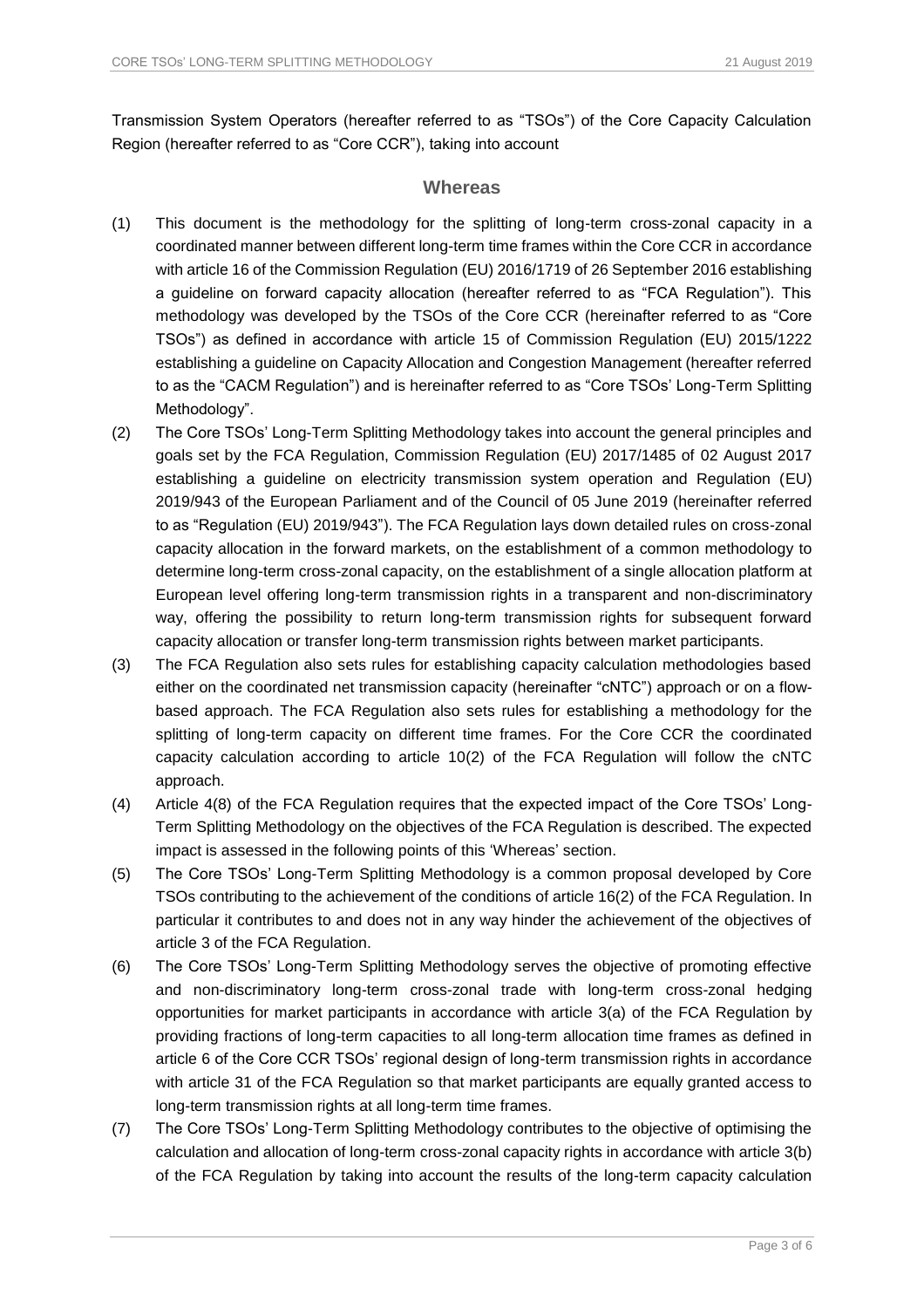methodology in accordance with article 10 of the FCA Regulation, which takes duly into account the provisions and limitations related to secure system operation by applying a security analysis based on multiple scenarios, as a key technical input to the Core TSOs' Long-Term Splitting Methodology.

- (8) The Core TSOs' Long-Term Splitting Methodology contributes to the objective of providing nondiscriminatory access to long-term cross-zonal capacity in accordance with article 3(c) of the FCA Regulation by not applying barriers for access to the auction of long-term transmission rights (hereinafter "LTTRs") via the Single Allocation Platform and consequently it is in full compliance with Harmonised Allocation Rules for long-term transmission rights.
- (9) The Core TSOs' Long-Term Splitting Methodology contributes to the objective of ensuring fair and non-discriminatory treatment of TSOs, the Agency, regulatory authorities and market participants in accordance with article 3(d) of the FCA Regulation by securing full transparency of the Core TSOs' Long-Term Splitting Methodology preparation and adoption process due to consulting with all relevant stakeholders as required by provisions of the article 6 of the FCA Regulation.
- (10) The Core TSOs' Long-Term Splitting Methodology contributes to the objective of respecting the need for a fair and orderly forward capacity allocation and orderly price formation in accordance with article 3(e) of the FCA Regulation by publishing and making available cross-zonal capacity in due time to be released in the long-term time frame for forward markets, where appropriate, taking into account hedging needs of market participants.
- (11) The Core TSOs' Long-Term Splitting Methodology contributes to the objective of ensuring and enhancing the transparency and reliability of information on forward capacity allocation in accordance with article 3(f) of the FCA Regulation by timely publication of all relevant information and inputs to Core TSOs' Long-Term Splitting Methodology i.e. results of the long-term capacity calculation methodologies, applied splitting criteria and inputs to splitting criteria enabling full auditability of the results.
- (12) The Core TSOs' Long-Term Splitting Methodology contributes to the efficient long term operation and development of the electricity transmission system and electricity sector in the Union in accordance with article 3(g) of the FCA Regulation by providing to the long-term markets the maximum possible amount of the long-term capacity supported by market participants' activities on the forward markets and enabling proper long-term price formations on electricity markets.
- (13) Further, the Core TSOs' Long-Term Splitting Methodology complies with the conditions set out as described in article 16(2) of the FCA Regulation, (a) meeting the hedging needs of market participants; (b) being coherent with the capacity calculation methodology and (c) not leading to restrictions in competition, in particular for access to long-term transmission rights.
- (14) The Core TSOs' Long-Term Splitting Methodology was publicly consulted from 10 June 2019 until 10 July 2019 in accordance with article 6 of the FCA Regulation.

developed the following Core TSOs' Long-Term Splitting Methodology: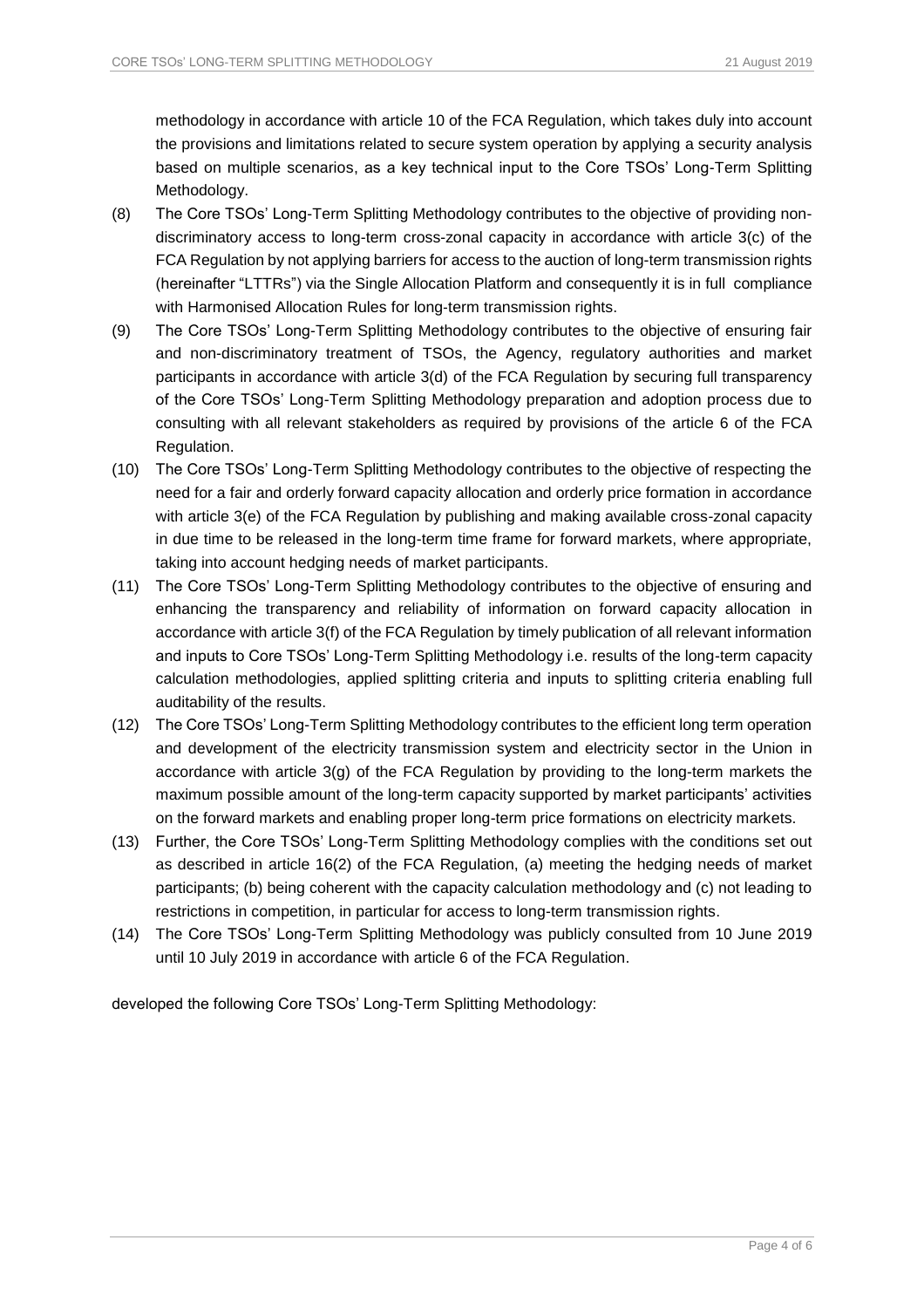### **Article 1**

# **Subject Matter and Scope**

- <span id="page-4-0"></span>1. The Core TSOs' Long-Term Splitting Methodology covers the methodology for splitting long-term cross-zonal capacity in a coordinated manner between long-term timeframes for the Core CCR bidding zone borders in accordance with article 16 of the FCA Regulation.
- 2. The principles laid down in this Core TSOs' Long-Term Splitting Methodology shall be applied for splitting the long-term capacity between the yearly and monthly long-term time frames as defined in article 6 of the Core CCR TSOs' regional design of long-term transmission rights in accordance with article 31 of the FCA Regulation.

# **Article 2**

# **Definitions and Interpretation**

<span id="page-4-1"></span>For the purposes of this Core TSOs' Long-Term Splitting Methodology the terms used shall have the meaning given to them in article 2 of the FCA Regulation, in article 2 of the CACM Regulation, in article 2 of Regulation (EU) 2019/943 and in article 2 of Commission Regulation (EU) 543/2013 of June 2013 on submission and publication of data in electricity markets.

# **Article 3**

# **Splitting Approach for AC Interconnectors**

- <span id="page-4-2"></span>1. In case of high voltage alternating current interconnectors, eighty percent of the long-term capacity available at the year ahead time frame will be offered to the subsequent yearly capacity allocation session at the Single Allocation Platform.
- 2. Long-term capacities resulting from the monthly capacity calculations in accordance with article 10 of the FCA Regulation, reduced by those capacities already allocated to the yearly timeframe and increased by returned capacity from the yearly time-frame, are offered to the subsequent monthly capacity allocation sessions at the Single Allocation Platform.

# **Article 4**

# **Splitting Approach for DC Interconnectors**

- <span id="page-4-3"></span>1. In case of new high voltage direct current interconnectors for the first three years of operation, sixty five percent of long-term capacity available at the year ahead time frame will be offered to the subsequent yearly capacity allocation session at the Single Allocation Platform.
- 2. In case of high voltage direct current interconnectors with more than three years of operation, eighty percent of long-term capacity available at the year ahead time frame will be offered to the subsequent yearly capacity allocation session at the Single Allocation Platform.
- 3. Long-Term capacities resulting from the monthly capacity calculations in accordance with article 10 of the FCA Regulation, reduced by those capacities already allocated to the yearly timeframe and increased by returned capacity from the yearly time-frame, are offered to the subsequent monthly capacity allocation sessions at the Single Allocation Platform.